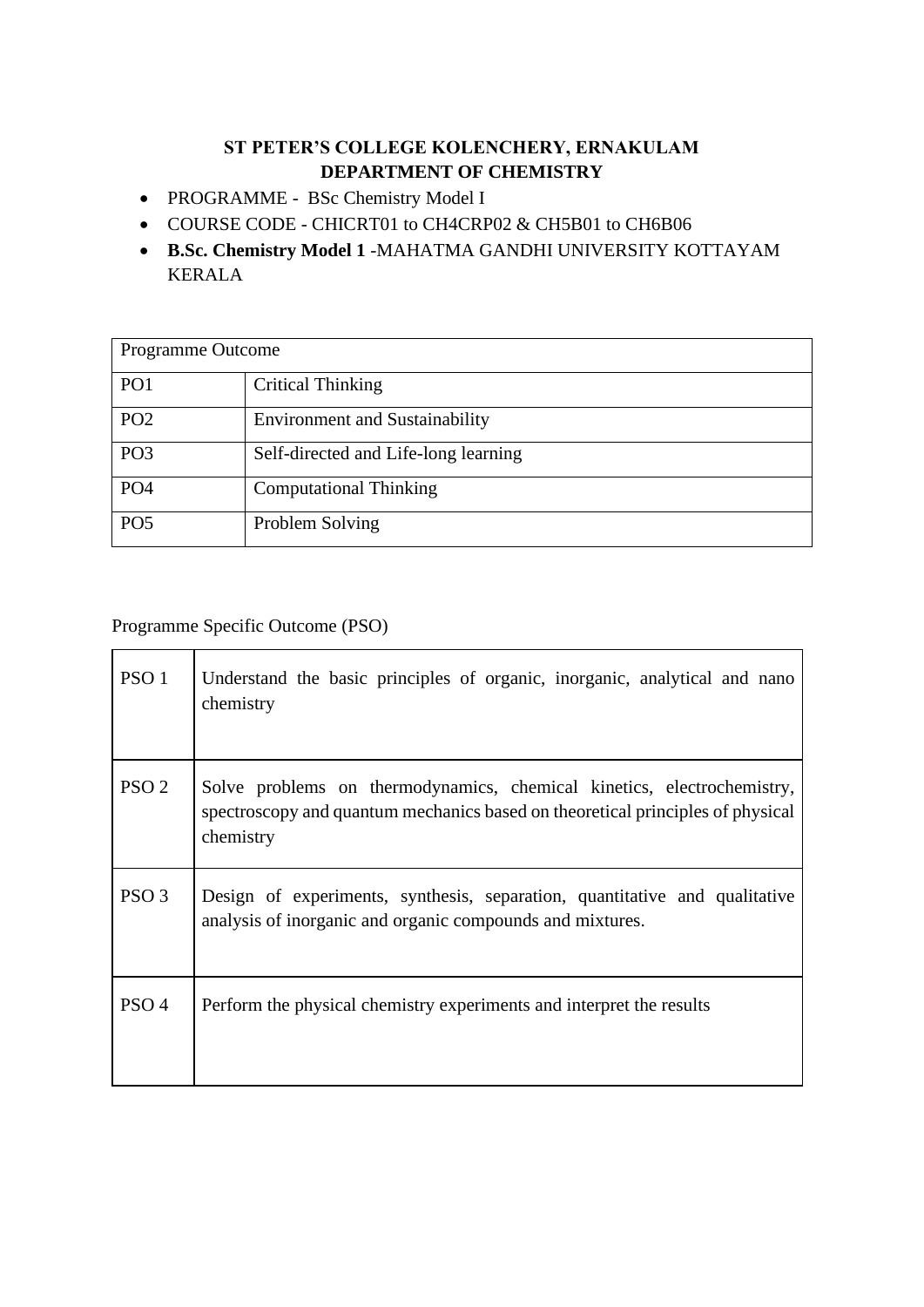### **PROGRAMME - STRUCTURE**

### SEMSTER ONE

| Course No      | Name of Course                         | Credit         | Total            |
|----------------|----------------------------------------|----------------|------------------|
| EN1CC01        | Common Course English I                | $\overline{4}$ | Credits/Semester |
| EN1CC02        | English/Common Course I                | 3              |                  |
| HN/ML/SK1CCT01 | Second Language                        | $\overline{4}$ |                  |
| CH1CRT01       | General and Analytical Chemistry       | $\overline{2}$ | 18               |
| CH2CRP01       | Volumetric Analysis                    |                |                  |
| MM1CNT01       | <b>Complementary Mathematics</b>       | 3              |                  |
| PH1CM02        | <b>Complementary Physics</b>           | 2              |                  |
| PH2CMP01       | <b>Complementary Physics Practical</b> |                |                  |

#### SEMESTER TWO

| Course No      | Name of Course                         | Credit         | Total            |
|----------------|----------------------------------------|----------------|------------------|
| EN2CC03        | Common Course English II               | 4              | Credits/Semester |
| EN2CC04        | English /Common Course II              | 3              |                  |
| HN/ML/SK2CCT02 | Second Language II                     | $\overline{4}$ |                  |
| CH2CRT01       | Theoretical and Inorganic Chemistry    | $\overline{2}$ | 22               |
| CH2CRP01       | <b>Volumetric Analysis</b>             | 2              |                  |
| MM2 CMT02      | <b>Complementary Mathematics</b>       | 3              |                  |
| PH2CM02        | <b>Complementary Physics</b>           | $\overline{2}$ |                  |
| PH2CMP01       | <b>Complementary Physics Practical</b> | $\overline{2}$ |                  |

#### SEMSTER THREE

| Course No      | Name of Course                         | Credit         | Total            |
|----------------|----------------------------------------|----------------|------------------|
| EN3CC05        | Common Course English III              | 4              | Credits/Semester |
| HN/ML/SK3CCT02 | Second Language                        | $\overline{4}$ |                  |
| CH3CRT03       | Organic Chemistry-I                    | 3              | 18               |
| CH4CRP02       | <b>Qualitative Organic Analysis</b>    |                |                  |
| MM3CMT03       | <b>Complementary Mathematics</b>       | 4              |                  |
| PH3CM02        | <b>Complementary Physics</b>           | 3              |                  |
| PH4CMP02       | <b>Complementary Physics Practical</b> |                |                  |

### SEMESTER FOUR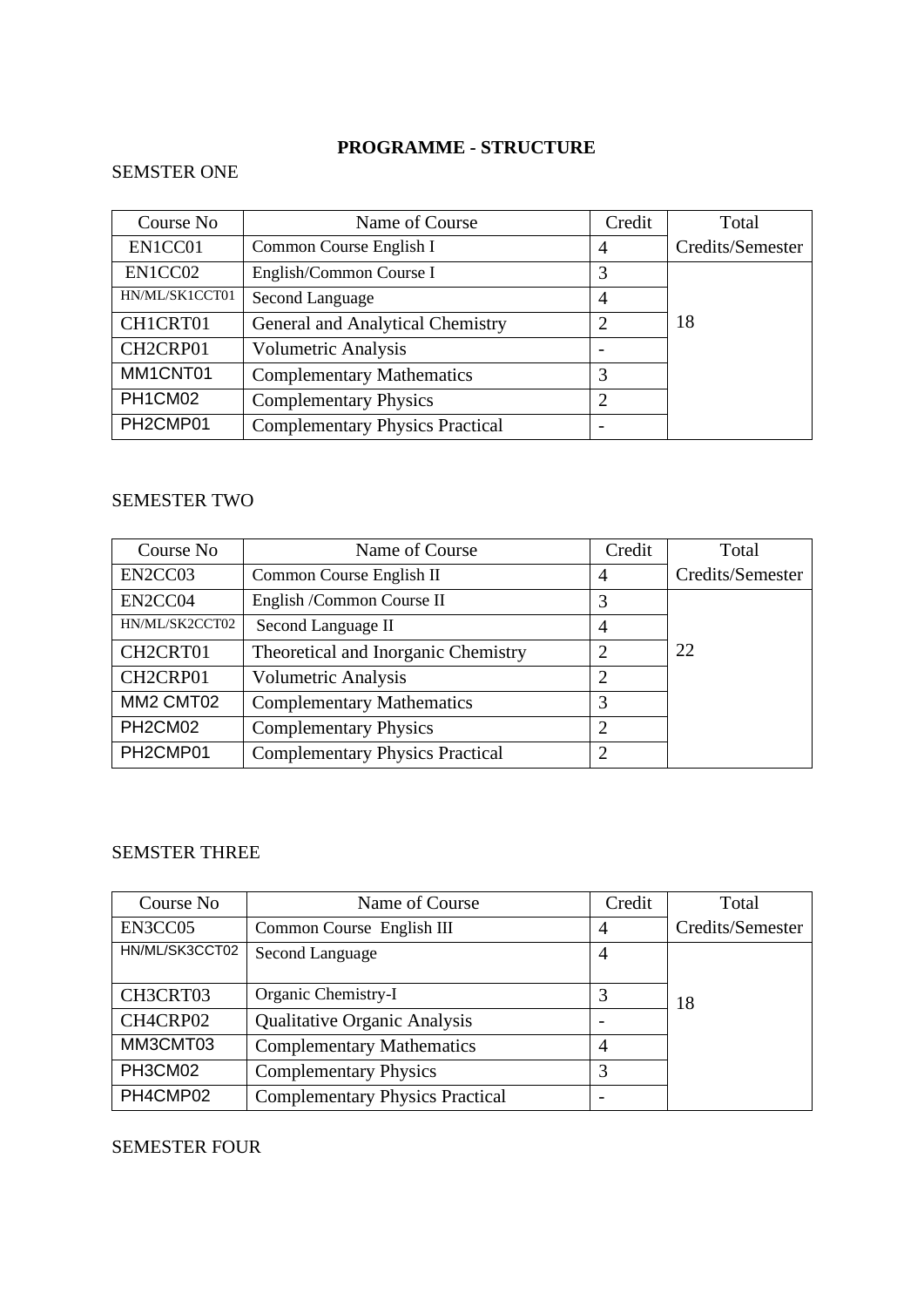| Course No      | Name of Course                         | Credit         | Total            |
|----------------|----------------------------------------|----------------|------------------|
|                |                                        |                | Credits/Semester |
| EN4CC06        | Common Course English IV               | $\overline{4}$ |                  |
| HN/ML/SK4CCT02 | Second Language                        | $\overline{4}$ |                  |
| CH4CRT04       | Organic Chemistry-II                   | 3              | 22               |
| CH4CRP02       | <b>Qualitative Organic Analysis</b>    | $\overline{2}$ |                  |
| MM4CMT04       | <b>Complementary Mathematics</b>       | 4              |                  |
| PH4CM02        | <b>Complementary Physics</b>           | 3              |                  |
| PH4CMP02       | <b>Complementary Physics Practical</b> | $\overline{2}$ |                  |

### SEMSTER FIVE

| Course         | Name of Course                            | Credit         | Total            |
|----------------|-------------------------------------------|----------------|------------------|
| N <sub>0</sub> |                                           |                | Credits/Semester |
| CH5B01         | Chemistry of d and f block elements       | 3              |                  |
| CH5B01         | <b>Qualitative Inorganic Analysis</b>     |                |                  |
|                |                                           |                |                  |
| <b>CH5B02</b>  | Basic Organic Chemistry II                | 3              | 20               |
| <b>CH5B02</b>  | Preparation and basic lab skills          |                |                  |
| <b>CH5B03</b>  | <b>States of Matter</b>                   | $\overline{2}$ |                  |
| <b>CH5B03</b>  | <b>Physical Chemistry Practicals</b>      | $\overline{2}$ |                  |
| <b>CH5B04</b>  | <b>Quantum Mechanics and Spectroscopy</b> | 3              |                  |
| <b>CH5B05</b>  | Gravimetric Analysis                      |                |                  |
|                | <b>Open Course</b>                        | 4              |                  |

### SEMESTER SIX

| Course No     | Name of Course                         | Credit | Total            |
|---------------|----------------------------------------|--------|------------------|
| <b>CH6B01</b> | <b>Applied Inorganic Chemistry</b>     | 3      | Credits/Semester |
| <b>CH6B01</b> | Qualitative Inorganic Analysis         |        |                  |
| <b>CH6B02</b> | Chemistry of Natural Products and      | 3      |                  |
|               | <b>Biomolecules</b>                    |        | 20               |
| <b>CH6B02</b> | Preparation and basic lab skills       | 1      |                  |
| <b>CH6B03</b> | <b>Equilibrium and Kinetics</b>        | 3      |                  |
| <b>CH6B03</b> | <b>Physical Chemistry Practicals</b>   |        |                  |
| <b>CH6B04</b> | <b>Solution Chemistry</b>              | 3      |                  |
| <b>CH6B05</b> | Gravimetric Analysis                   |        |                  |
| CH6B06.1      | Choice Based Course: Nanochemistry and | 3      |                  |
|               | Technology                             |        |                  |
| CH7B07        | Project                                |        |                  |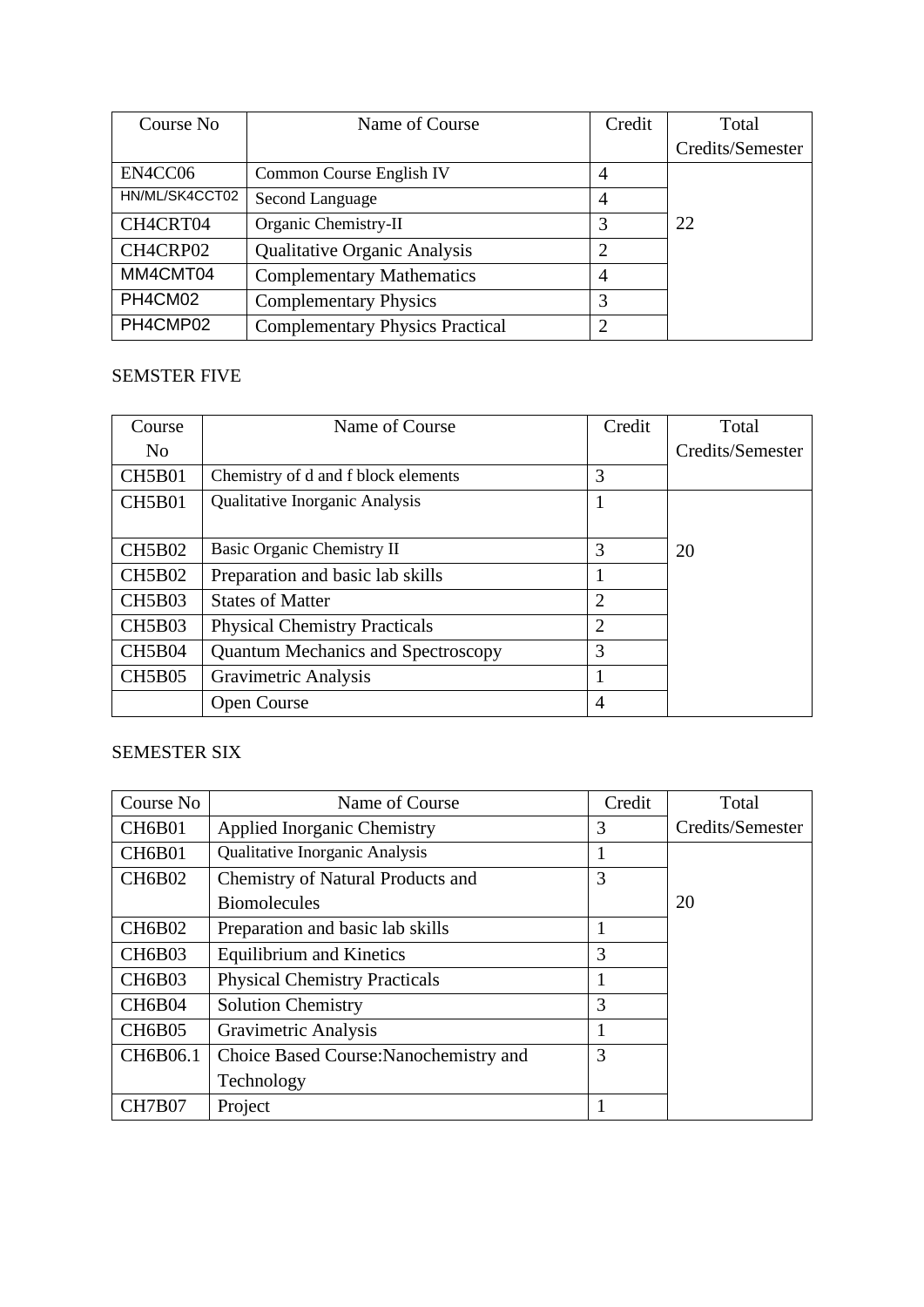## **Name of Course: CH1CRT01 General and Analytical Chemistry Credits given: 2**

| CO No.          | <b>CO</b> Statement                                                                                                                               |
|-----------------|---------------------------------------------------------------------------------------------------------------------------------------------------|
| CO1             | Familiarize the students with the theory of titration, gravimetric analysis,<br>filtration, crystallization, distillation and solvent extraction. |
| CO <sub>2</sub> | Understand the concept of errors and statistical analysis of data                                                                                 |
| CO <sub>3</sub> | Develop a research aptitude among students.                                                                                                       |
| CO <sub>4</sub> | Discuss the various chromatographic techniques and their applications.                                                                            |
| CO <sub>5</sub> | Explain common ion effect, ionic product, solubility product and its<br>application in inorganic mixture analysis.                                |
| CO <sub>6</sub> | Understand the periodic properties of elements.                                                                                                   |
| CO7             | Discuss the methods of elimination of interfering radicals.                                                                                       |
| CO8             | Discuss the evolution of chemistry.                                                                                                               |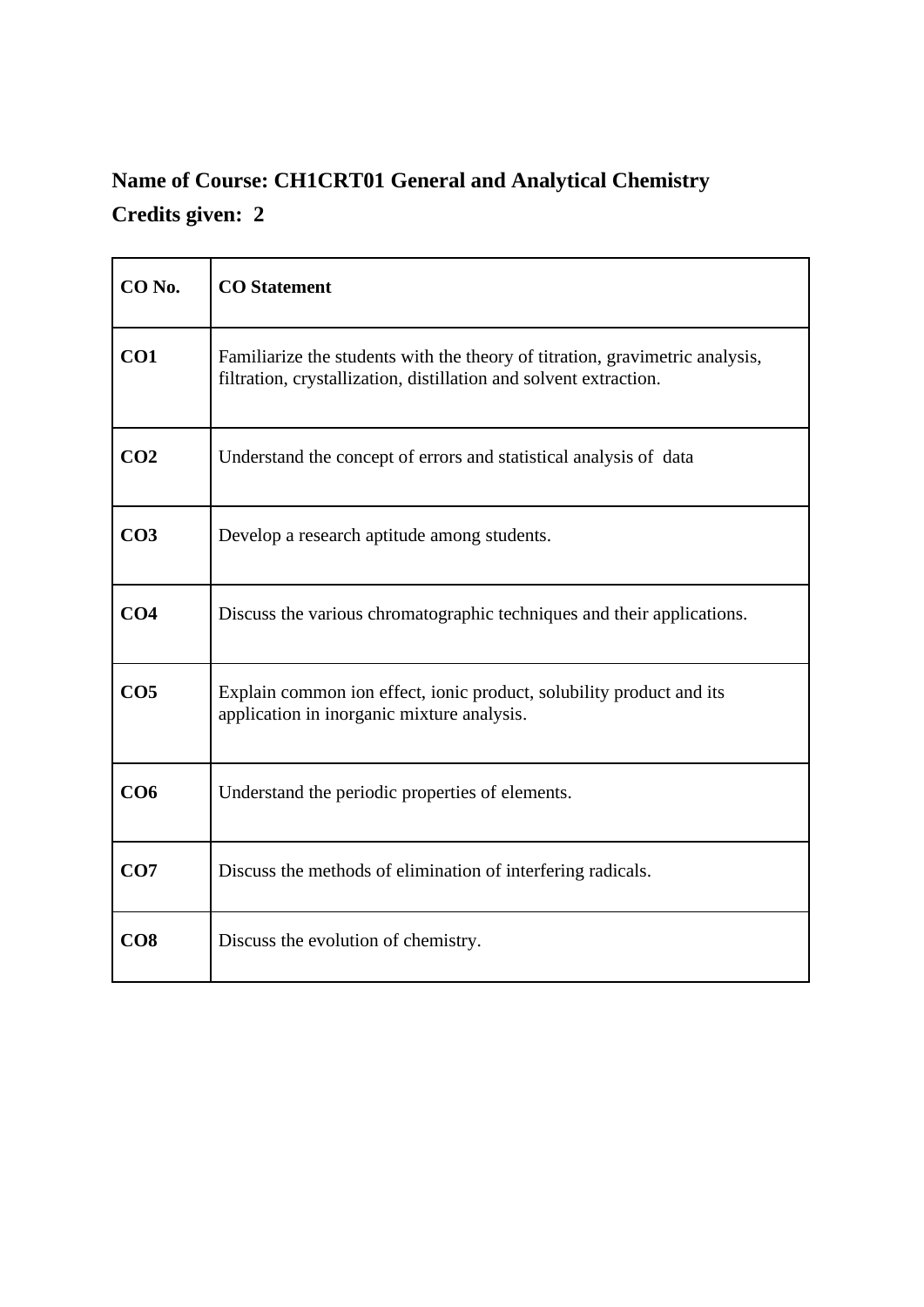## **Name of Course: CH2CRP01 Volumetric Analysis Credits given: 2**

| CO <sub>No.</sub> | <b>CO</b> Statement                                                         |
|-------------------|-----------------------------------------------------------------------------|
| CO <sub>1</sub>   | Understand the basic principle of qualitative analysis.                     |
| CO <sub>2</sub>   | Understand the preparation of standard solution.                            |
| CO <sub>3</sub>   | Apply equations to calculate concentrations.                                |
| CO <sub>4</sub>   | Estimate acids, bases, oxidizing and reducing agents using titrations.      |
| CO <sub>5</sub>   | Understand the role of indicator and the physical changes at the end point. |
| CO6               | Estimate metal ions using EDTA.                                             |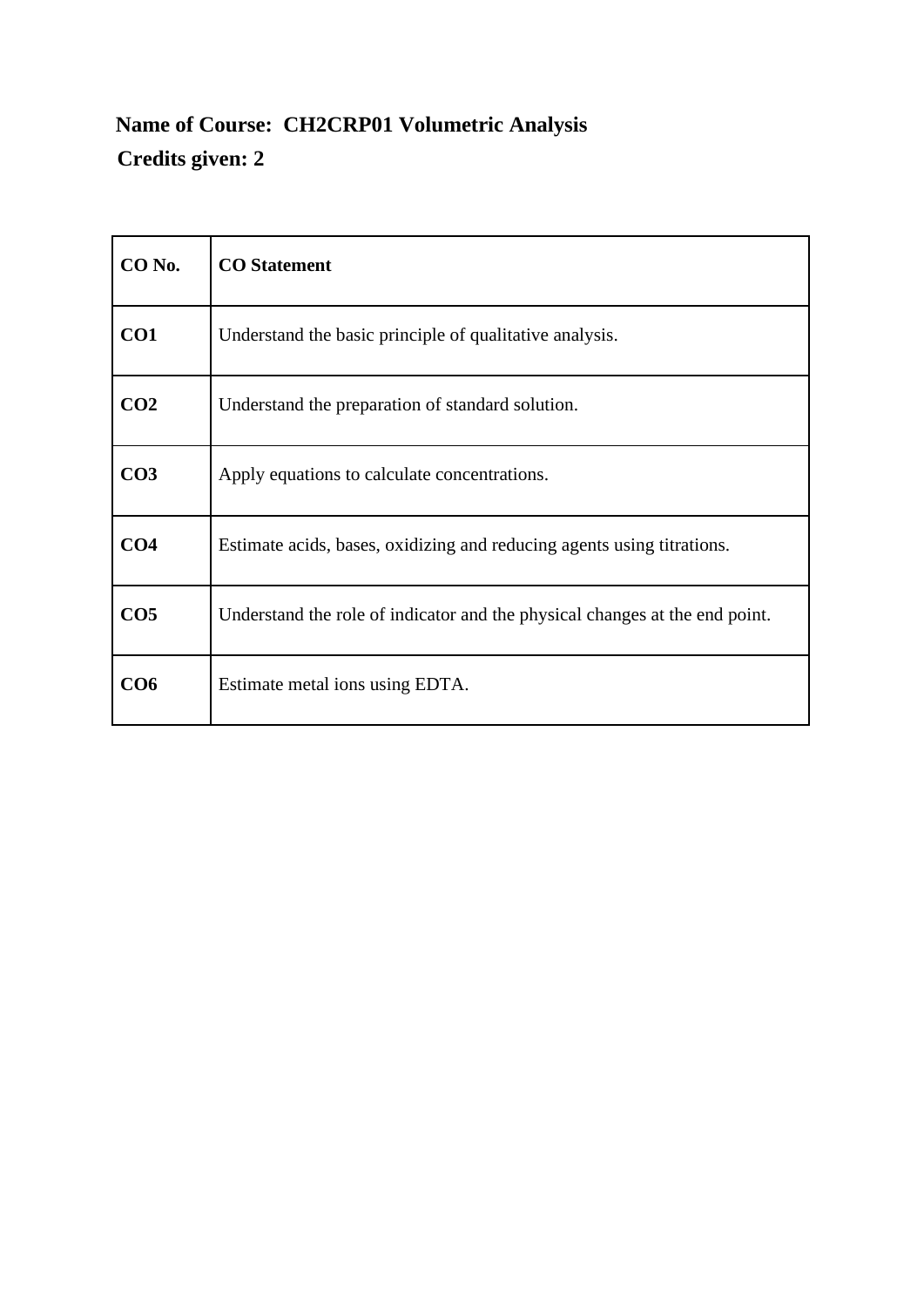## **Name of Course**: **CH2CRT01 Theoretical and Inorganic Chemistry Credits given: 2**

| CO No.          | <b>CO</b> Statement                                                                          |
|-----------------|----------------------------------------------------------------------------------------------|
| CO <sub>1</sub> | Understand the theories of atomic structure                                                  |
| CO <sub>2</sub> | Write the electronic configuration of atoms based on Pauli's, Hund's and<br>Aufbau Principle |
| CO <sub>3</sub> | Differentiate among ionic, covalent hydrogen and metallic bonds                              |
| CO <sub>4</sub> | Draw the Molecular Orbital Diagram of homo nuclear and heteronuclear<br>diatomic molecules   |
| CO <sub>5</sub> | Predict the trends in periodicity of s and p block elements                                  |
| CO6             | Understand the properties and separation of d and f block elements                           |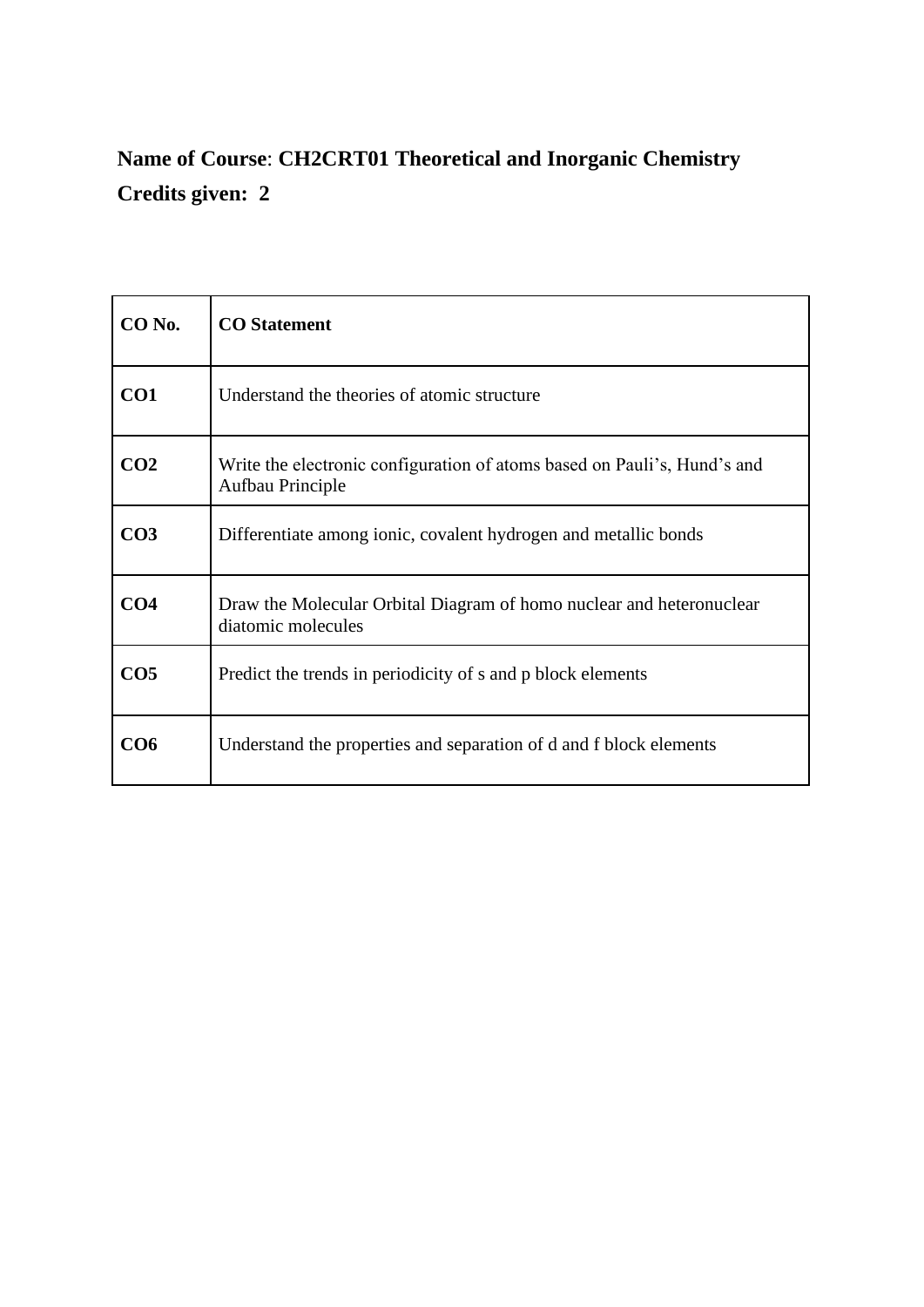## **Name of Course: CH3CRT03 Organic Chemistry I Credits given: 3**

| CO No.          | <b>CO</b> Statement                                                                                                    |
|-----------------|------------------------------------------------------------------------------------------------------------------------|
| CO <sub>1</sub> | Applying the fundamentals of Organic Chemistry in reaction mechanism                                                   |
| CO <sub>2</sub> | Analyse conformational and configurational structures of organic compounds.                                            |
| CO <sub>3</sub> | To understand the preparation, properties and uses of alkanes, alkenes, alkyl<br>halides and organometallic compounds. |
| CO <sub>4</sub> | To understand the basic concepts of Aromaticity                                                                        |
| $\bf C05$       | To understand the basic concepts of pericyclic reactions                                                               |
| <b>C06</b>      | To understand the fundamental concepts of organic mechanisms                                                           |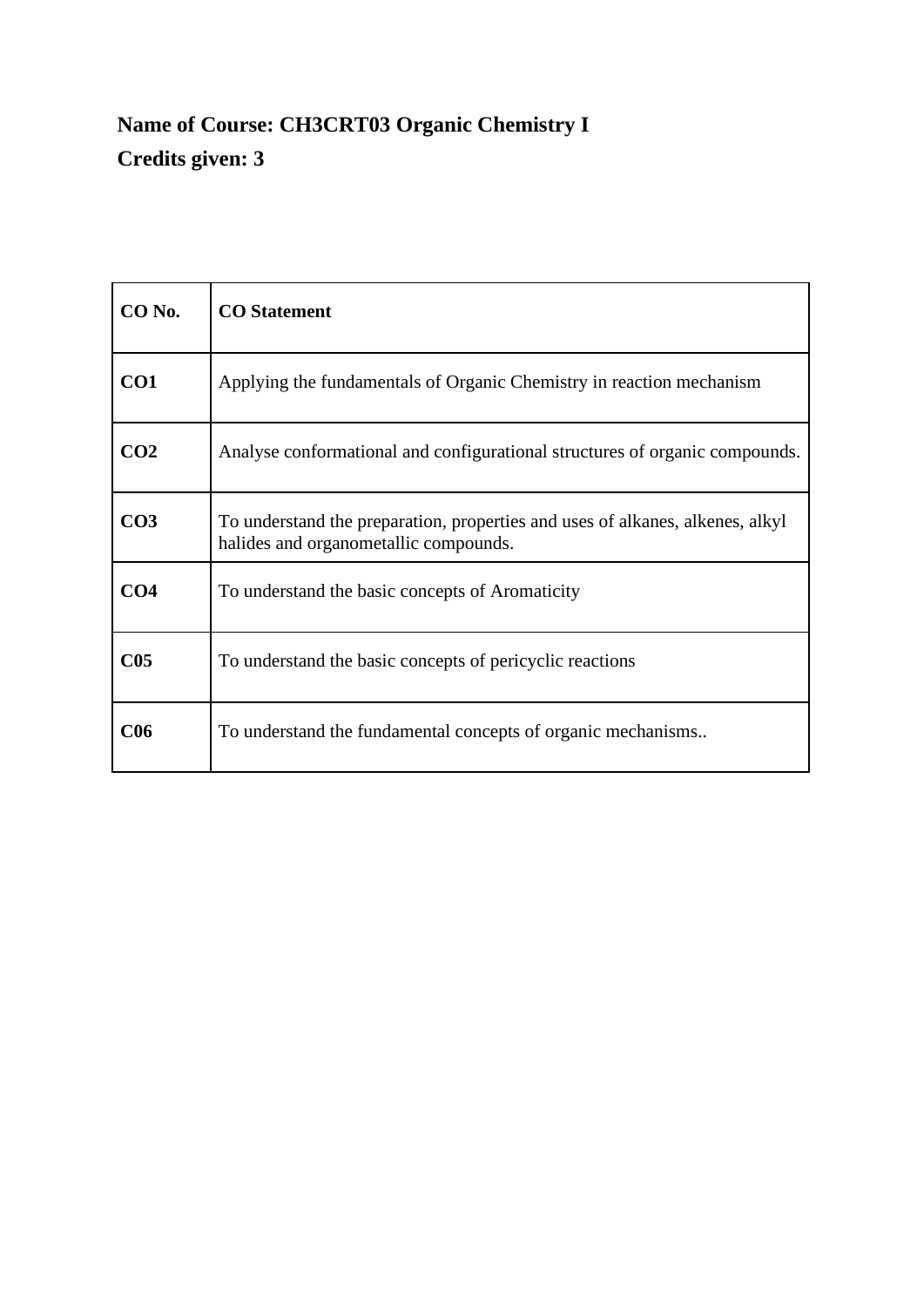# **Name of Course: CH4CRP02 Qualitative Organic Analysis Credits given: 2**

| CO <sub>No.</sub> | <b>CO</b> Statement                                                                      |
|-------------------|------------------------------------------------------------------------------------------|
| CO1               | Identify the elements using test for Nitrogen, Halogen & Sulphur                         |
| CO <sub>2</sub>   | Compare the reactions of common functional groups                                        |
| CO <sub>3</sub>   | Analyze qualitatively functional groups                                                  |
| CO <sub>4</sub>   | Understand the reactions of functional groups                                            |
| CO <sub>5</sub>   | Distinguish the different functional groups for characterization of functional<br>groups |
| CO6               | Recognize derivatives and prepare using appropriate methods                              |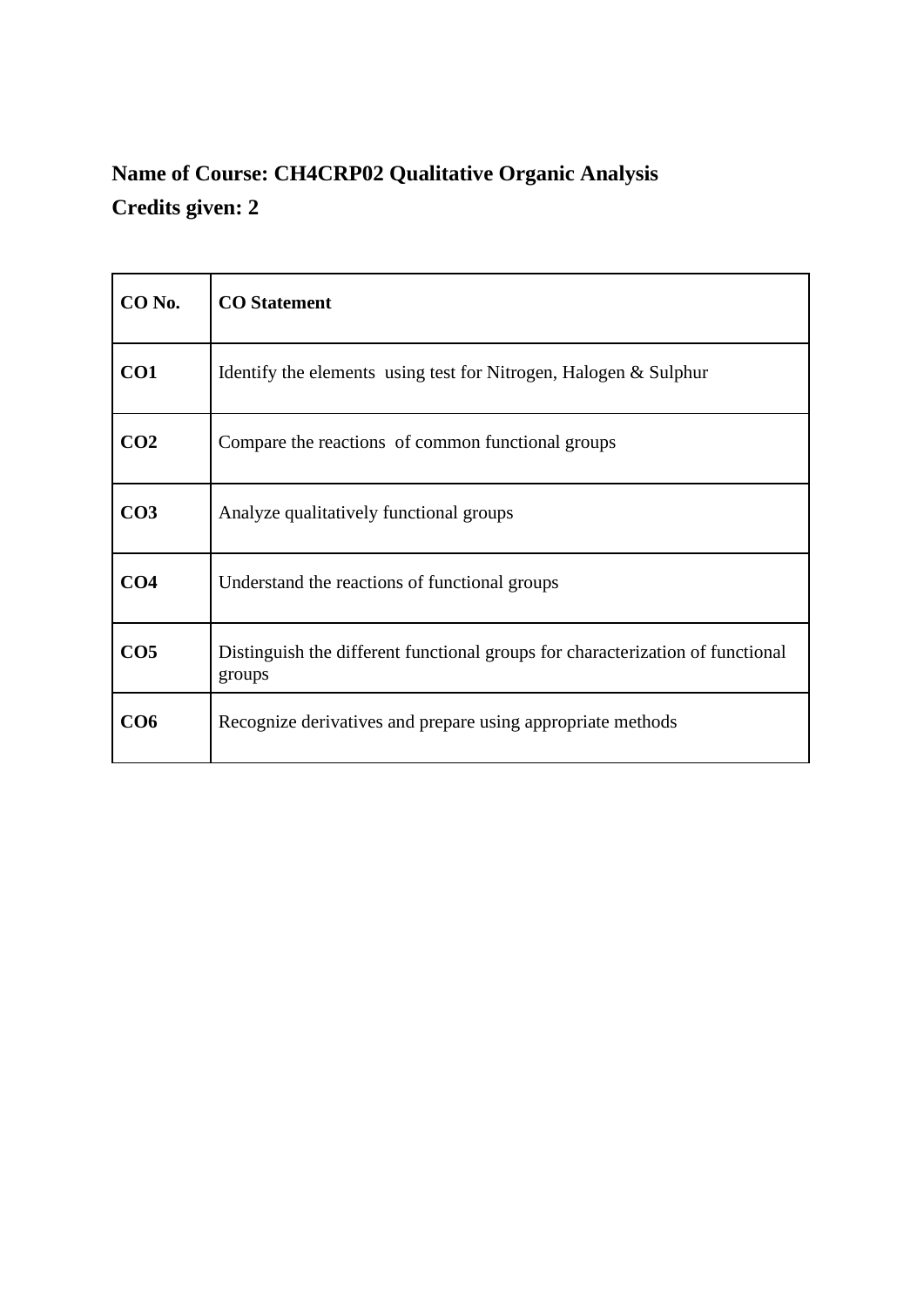## **Name of Course: CH4CRT04 - Basic Organic Chemistry -II Credits given: 3**

| CO <sub>No.</sub> | <b>CO</b> Statement                                                                    |
|-------------------|----------------------------------------------------------------------------------------|
| CO1               | Understand the preparation and reactions of alcohols and phenols                       |
| CO <sub>2</sub>   | Understand the preparations and reactions of derivatives of phenols                    |
| CO <sub>3</sub>   | Understand the preparation and properties and reactions of aldehydes and<br>ketones    |
| CO <sub>4</sub>   | Analyze the reaction mechanism involving aldehydes and ketones                         |
| CO <sub>5</sub>   | Apply the effect of substituent on acidity of carboxylic acids                         |
| CO6               | Understand the preparation reactions and uses of carboxylic acid derivatives           |
| CO7               | Remember the preparation properties and reactions of different carboxylic<br>acids     |
| CO8               | Understand the preparation reactions and uses of sulphonic acid and its<br>derivatives |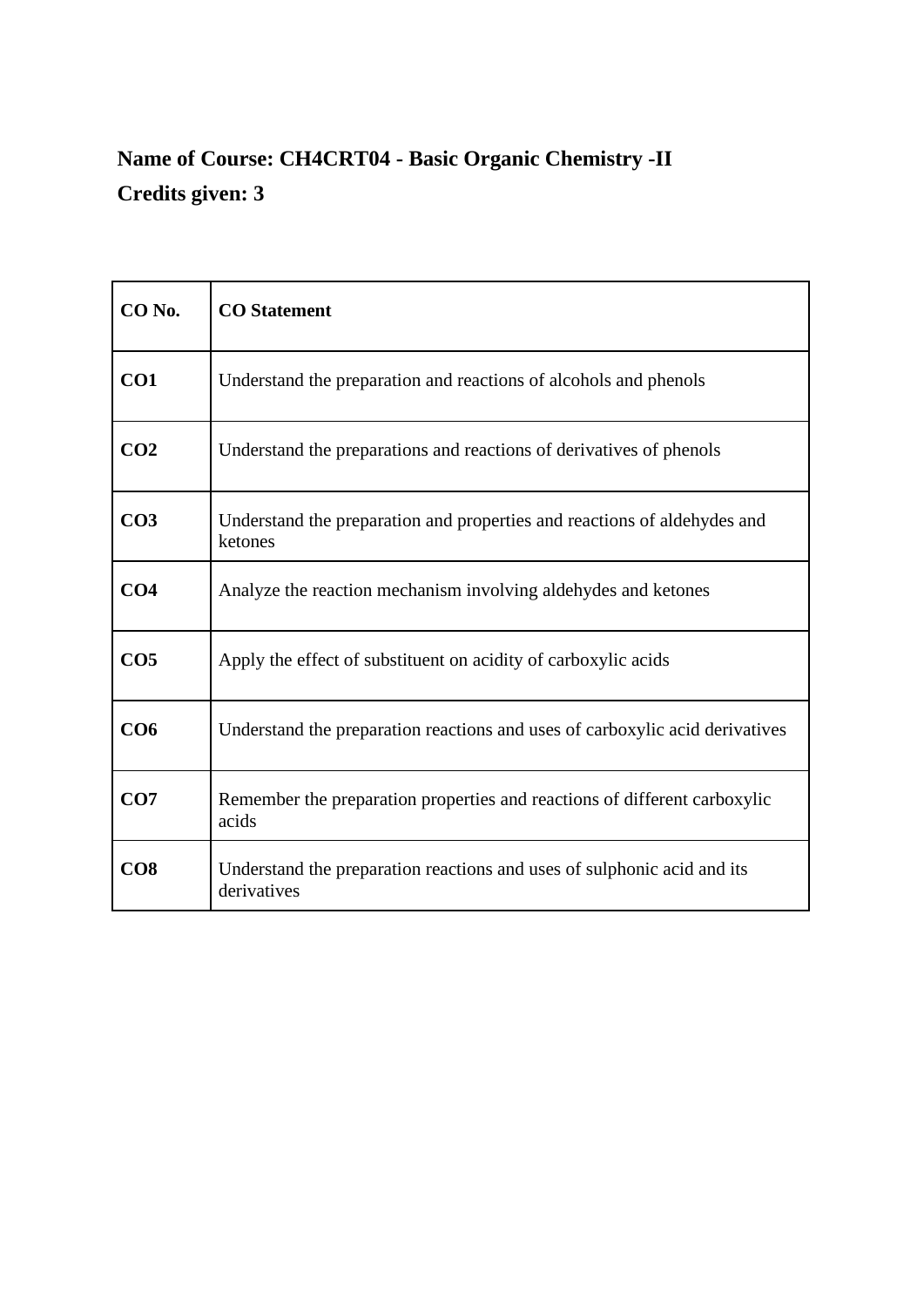## **Name of Course: CH5BO1 - Chemistry of d and f block elements Credits given: 3**

| CO <sub>No.</sub> | <b>CO</b> Statement                                                                       |
|-------------------|-------------------------------------------------------------------------------------------|
| CO <sub>1</sub>   | Remember the physical and chemical properties of d and f block elements                   |
| CO <sub>2</sub>   | Understand the general characteristics of d and f block elements                          |
| CO <sub>3</sub>   | Remember the Werner's theory of coordination compounds                                    |
| CO <sub>4</sub>   | Remember the isomerism in the metal complexes                                             |
| CO <sub>5</sub>   | Remember the bonding in coordination compounds                                            |
| CO6               | Understand the applications of coordination compounds                                     |
| CO7               | Understand the classification, properties and applications of organometallic<br>compounds |
| CO8               | Understand the role of metals in biological systems                                       |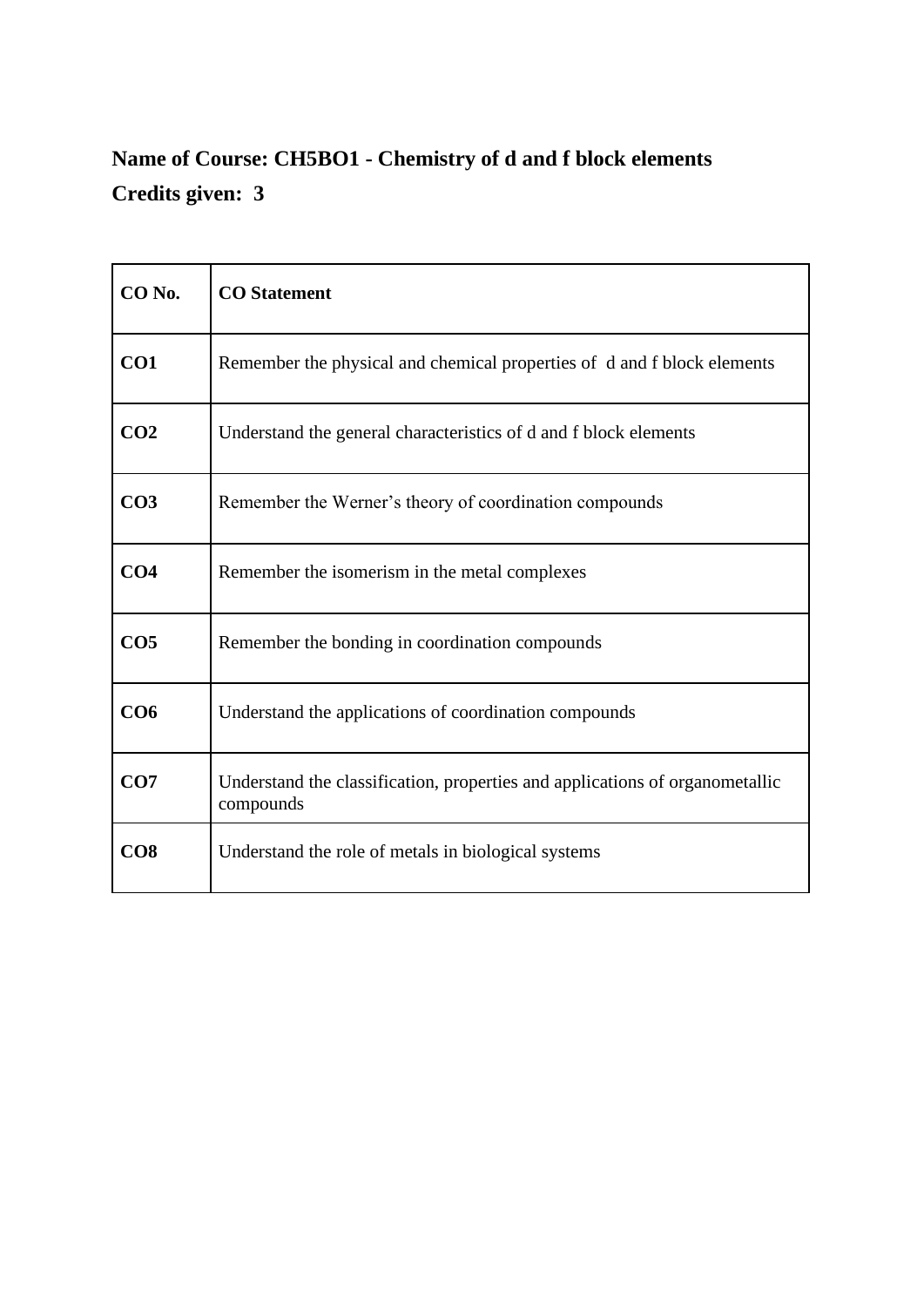# **Name of Course: Organic Chemistry II Credits given: 3**

| CO <sub>No.</sub> | <b>CO</b> Statement                                                                                    |
|-------------------|--------------------------------------------------------------------------------------------------------|
| CO1               | Understand the chemistry of nitro compounds, amines and other nitrogen<br>containing functional groups |
| CO <sub>2</sub>   | Compare the mechanism of reactions of nitro compounds and amines                                       |
| CO <sub>3</sub>   | Classify dyes, soaps and detergents according to chemical constitution.                                |
| CO <sub>4</sub>   | Define the various types of photochemical reactions.                                                   |
| CO <sub>5</sub>   | Classify organic polymers based on synthesis and application                                           |
| CO <sub>6</sub>   | Predict the stability of cycloalkanes                                                                  |
| CO7               | Classify drugs according to structure and mode of action                                               |
| CO8               | Identify Organic compounds using uv, IR and NMR spectroscopic<br>techniques.                           |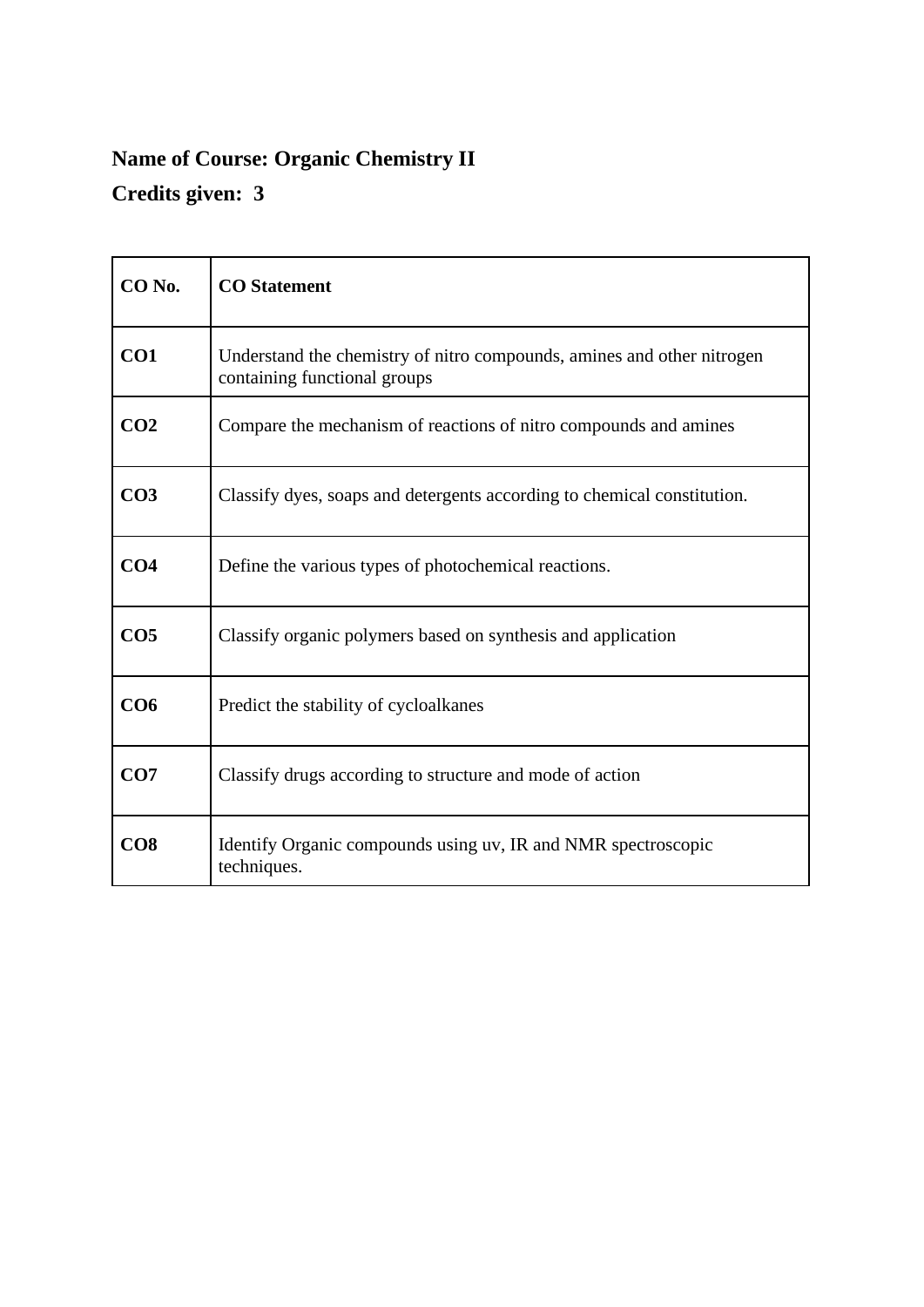## **Name of Course: States of Matter**

### **Credits given: 2**

| CO <sub>No.</sub> | <b>CO</b> Statement                                                         |
|-------------------|-----------------------------------------------------------------------------|
| CO1               | To understand the concept of inter molecular forces in gases and liquid     |
| CO <sub>2</sub>   | To understand the dynamics of the molecules in the gases and liquids        |
| CO <sub>3</sub>   | To understand the various methods of liquefaction of gases.                 |
| CO <sub>4</sub>   | To differentiate the structural properties of solids.                       |
| CO <sub>5</sub>   | To understand the defects in crystals.                                      |
| CO6               | To analyse the various features of different types of adsorption isotherms. |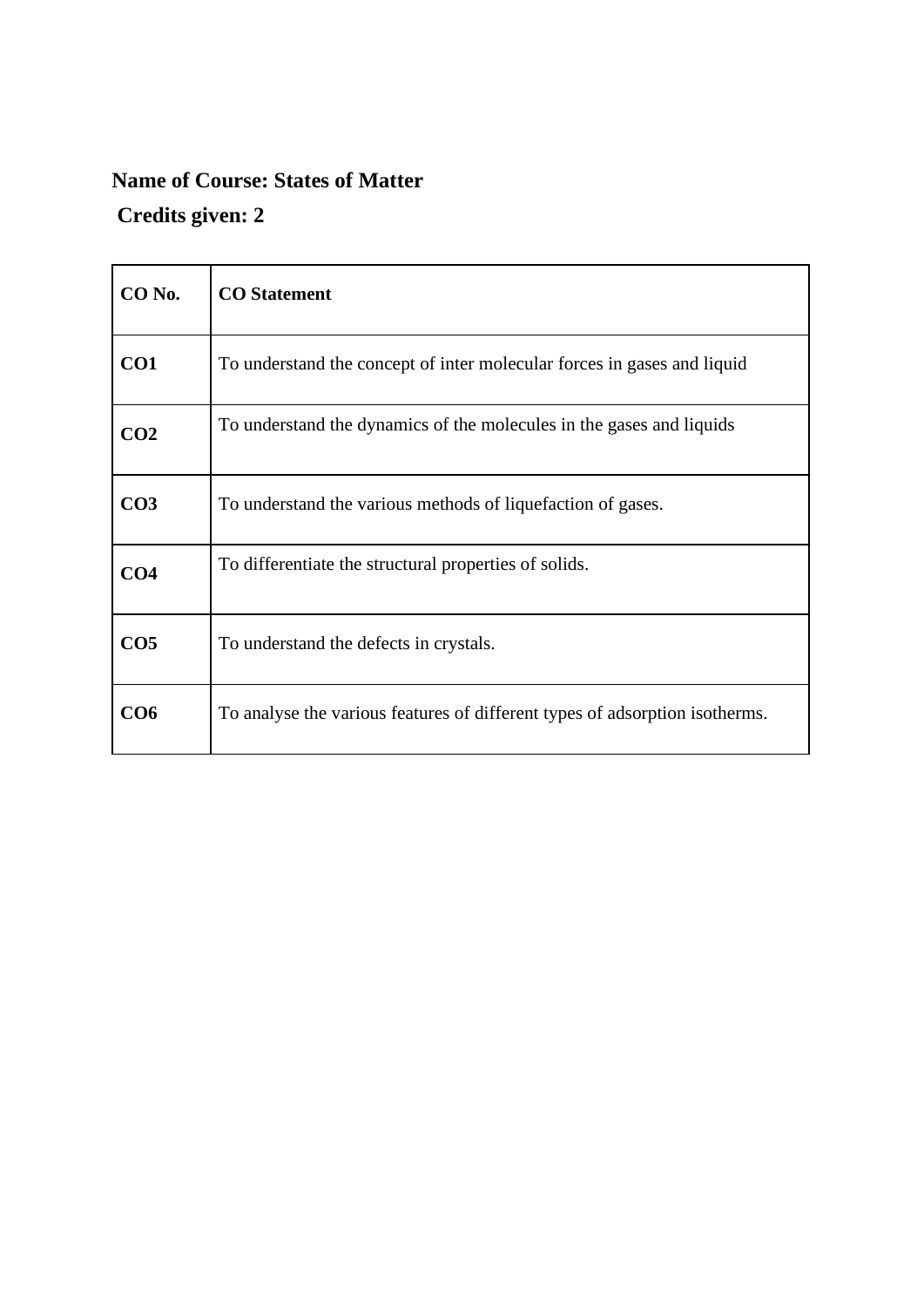## **Name of Course: CH5B04 Quantum Mechanics and Spectroscopy Credits given: 3**

| $CO$ No.        | <b>CO</b> Statement                                                                                     |
|-----------------|---------------------------------------------------------------------------------------------------------|
| CO <sub>1</sub> | Differentiate between classical and quantum mechanics                                                   |
| CO <sub>2</sub> | Understand the postulates of quantum mechanics and the quantum mechanical<br>model of the hydrogen atom |
| CO <sub>3</sub> | Differentiate valence bond and molecular orbital theory                                                 |
| CO4             | Apply the principles of microwave, infra-red, Raman, electronic and magnetic<br>resonance spectroscopy. |
| CO <sub>5</sub> | Understand the fundamentals of mass spectrometry                                                        |
| CO6             | Understand the fundamentals of photochemistry                                                           |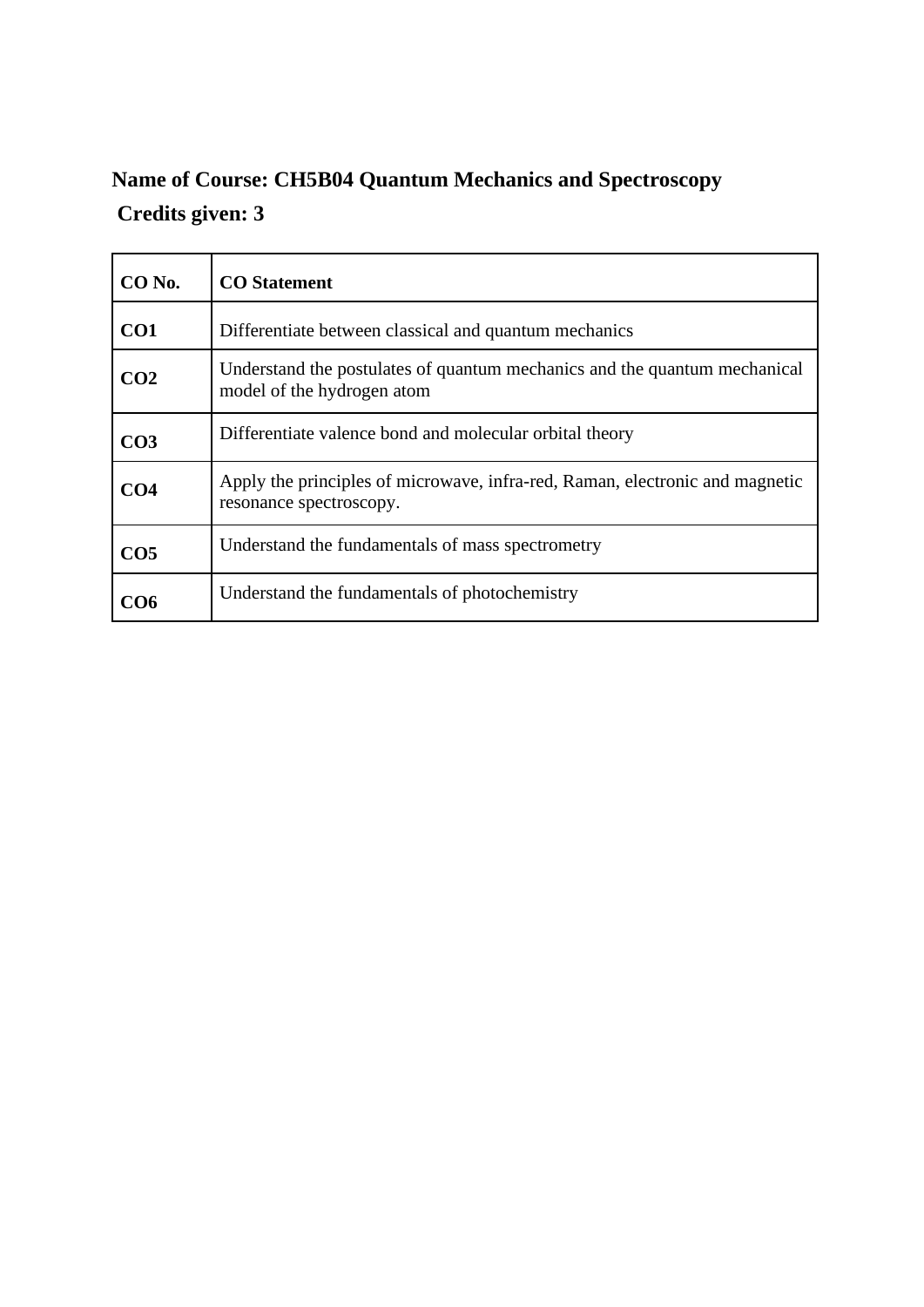# **Name of Course: CH5BO1 Qualitative Inorganic Analysis Credits given: 2**

| CO No.          | <b>CO</b> Statement                                  |
|-----------------|------------------------------------------------------|
| CO <sub>1</sub> | Identify the anions and cations present in a mixture |
| CO <sub>2</sub> | Prepare sodium carbonate extract                     |
| CO <sub>3</sub> | Eliminate interfering radicals                       |
| CO <sub>4</sub> | Carry out intergroup separation of cations           |
| CO <sub>5</sub> | Understand the theory behind qualitative analysis.   |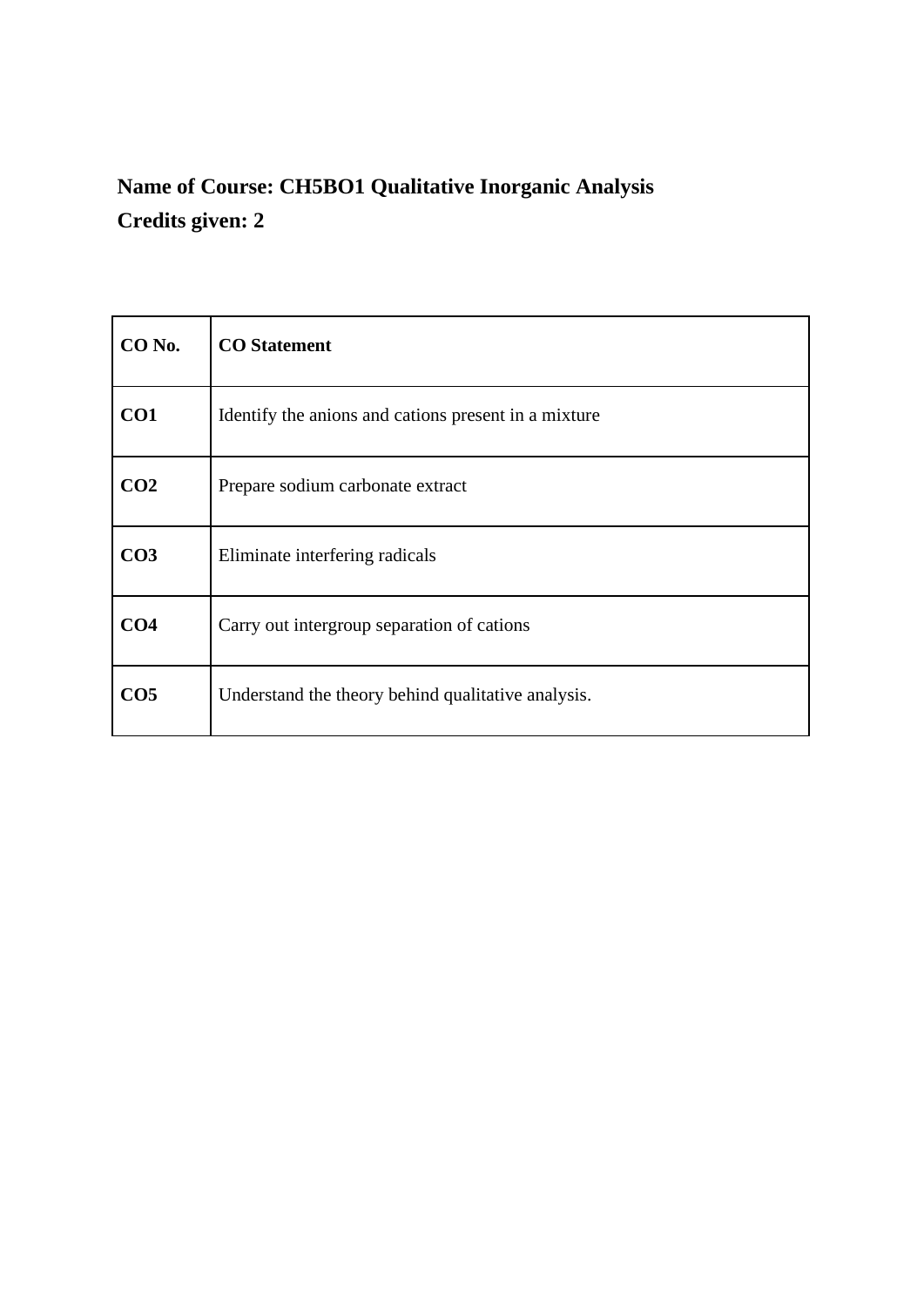## **Name of Course: CH5B02 Preparation and Basic Laboratory Skills Credits given: 2**

| CO No.          | <b>CO</b> Statement                                                                |
|-----------------|------------------------------------------------------------------------------------|
| CO1             | Prepare organic compounds using appropriate procedures                             |
| CO <sub>2</sub> | Carry out the simple distillation of organic liquid mixture                        |
| CO <sub>3</sub> | Purify organic compounds using crystallization                                     |
| CO <sub>4</sub> | Separate two immiscible organic liquids quantitatively using solvent<br>extraction |
| CO <sub>5</sub> | Determine the $R_f$ value of organic compounds by TLC                              |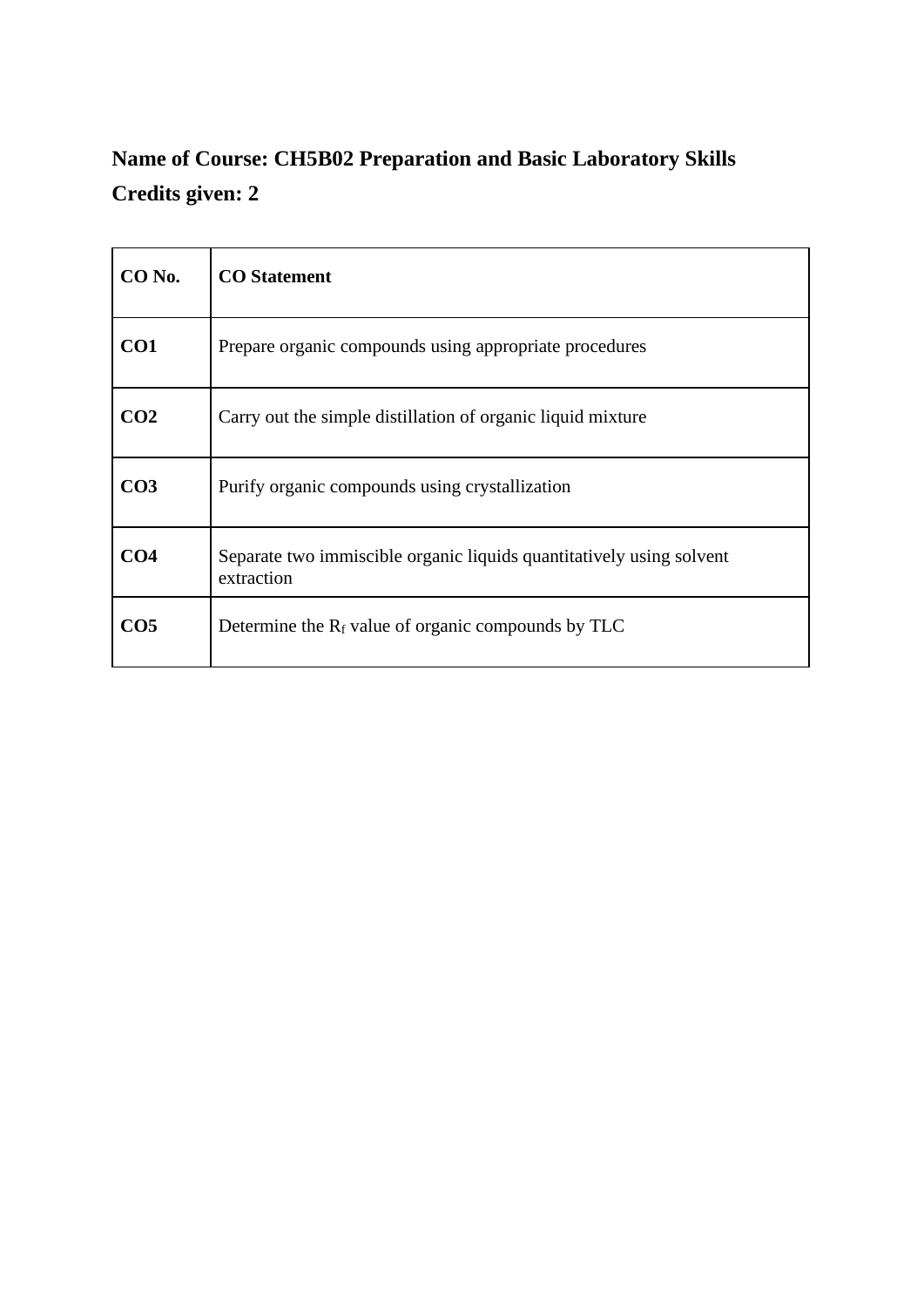## **Name of Course: CH5B03 Physical Chemistry Practicals Credits given: 3**

| $CO$ No.        | <b>CO</b> Statement                                                                                                                                                                                              |
|-----------------|------------------------------------------------------------------------------------------------------------------------------------------------------------------------------------------------------------------|
| CO <sub>1</sub> | Determination of physical constants - Heat of solution, Heat of<br>neutralization, Equivalent conductance of an electrolyte, Determination of<br>partition coefficient, Transition temperature of salt hydrates. |
| CO <sub>2</sub> | Estimate concentrations using electronic instruments                                                                                                                                                             |
| CO <sub>3</sub> | Differentiate between manual calculations and computational methods in<br>simple experiments                                                                                                                     |
| CO4             | Calculate rate constant of the hydrolysis reaction                                                                                                                                                               |
| CO5             | Monitor the changes in physical constants with experimental conditions                                                                                                                                           |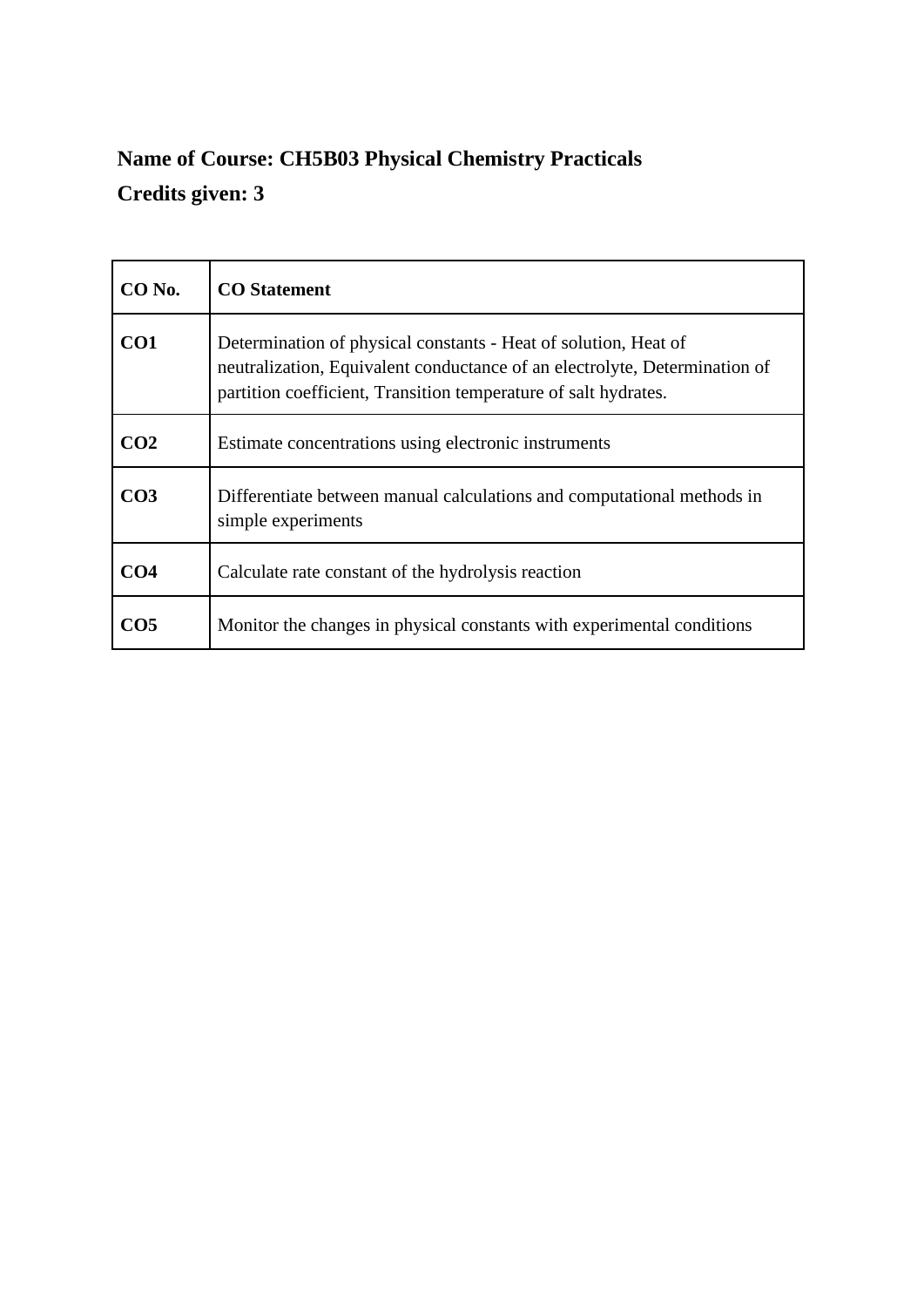## **Name of Course: CH6B01 Applied Inorganic Chemistry Credits given: 3**

| CO No.          | <b>CO</b> Statement                                                                                                       |
|-----------------|---------------------------------------------------------------------------------------------------------------------------|
| CO <sub>1</sub> | Understand and apply the principles of qualitative inorganic analysis                                                     |
| CO <sub>2</sub> | Identify the extraction and purification techniques of metals                                                             |
| CO <sub>3</sub> | Identify the applications of radioactive isotopes                                                                         |
| CO <sub>4</sub> | Understand the synthesis, properties and uses of nanomaterial, industrially<br>important materials and inorganic polymers |
| CO <sub>5</sub> | List the non-aqueous solvents and their properties                                                                        |
| CO6             | Describe the bonding and properties of p block elements                                                                   |
| CO7             | Understand the concepts and applications of thermo analytical methods                                                     |
| CO8             | Differentiate chromatographic methods of separation                                                                       |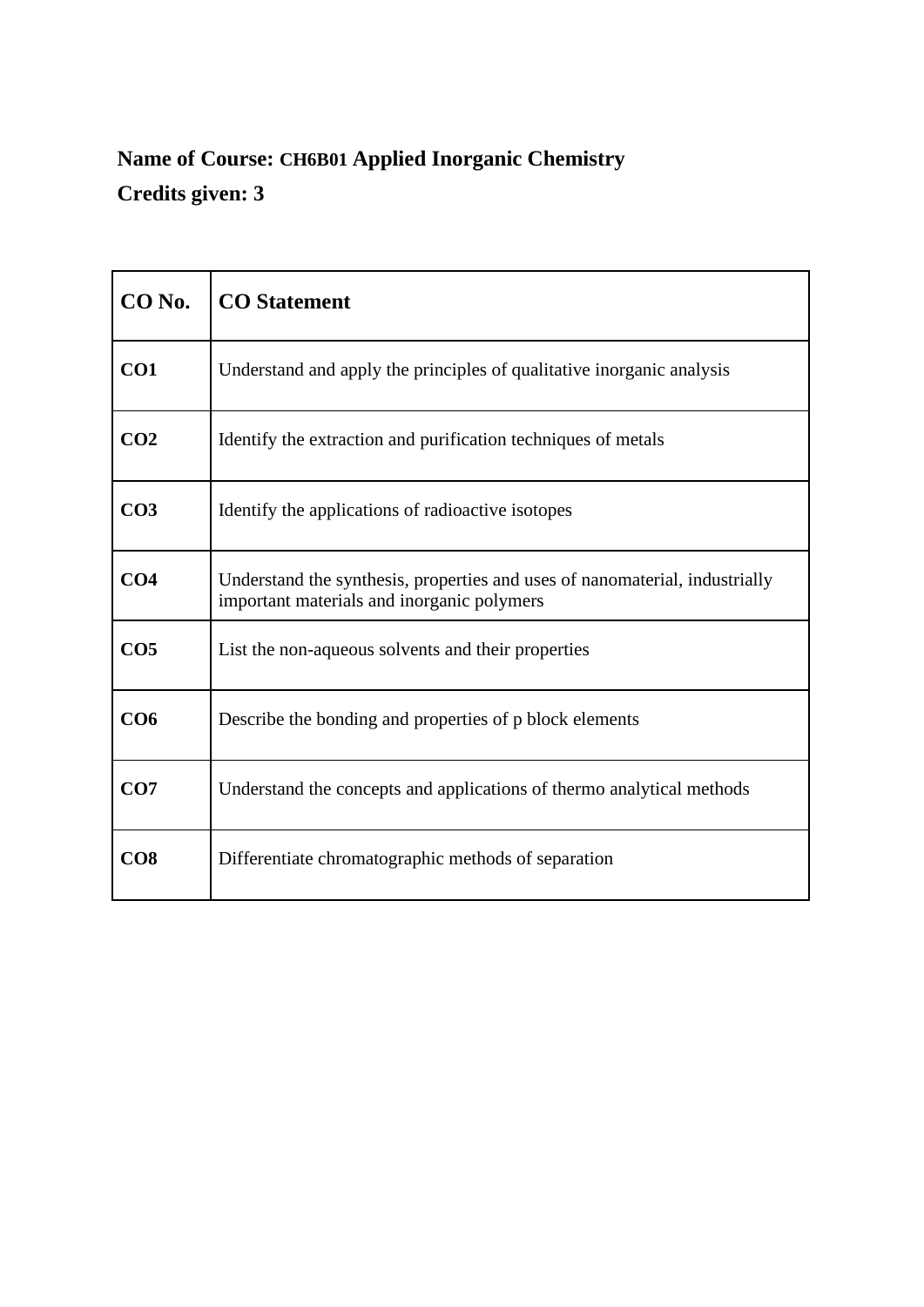# **Name of Course: CH6B02 Chemistry of Natural Products and Biomolecules Credits given: 3**

| CO No.          | <b>CO</b> Statement                                                                                       |
|-----------------|-----------------------------------------------------------------------------------------------------------|
| CO <sub>1</sub> | Elucidate the structure of terpenoids and alkaloids                                                       |
| CO <sub>2</sub> | Describe the classification and functions of lipids, vitamins, steroids and<br>enzymes                    |
| CO <sub>3</sub> | Understand the preparation, properties, structure and applications of<br>carbohydrates and heterocyclics. |
| CO <sub>4</sub> | Classify proteins based on the physical and chemical properties                                           |
| CO <sub>5</sub> | Differentiate between DNA and RNA                                                                         |
| CO6             | Understand the concept of supramolecular chemistry                                                        |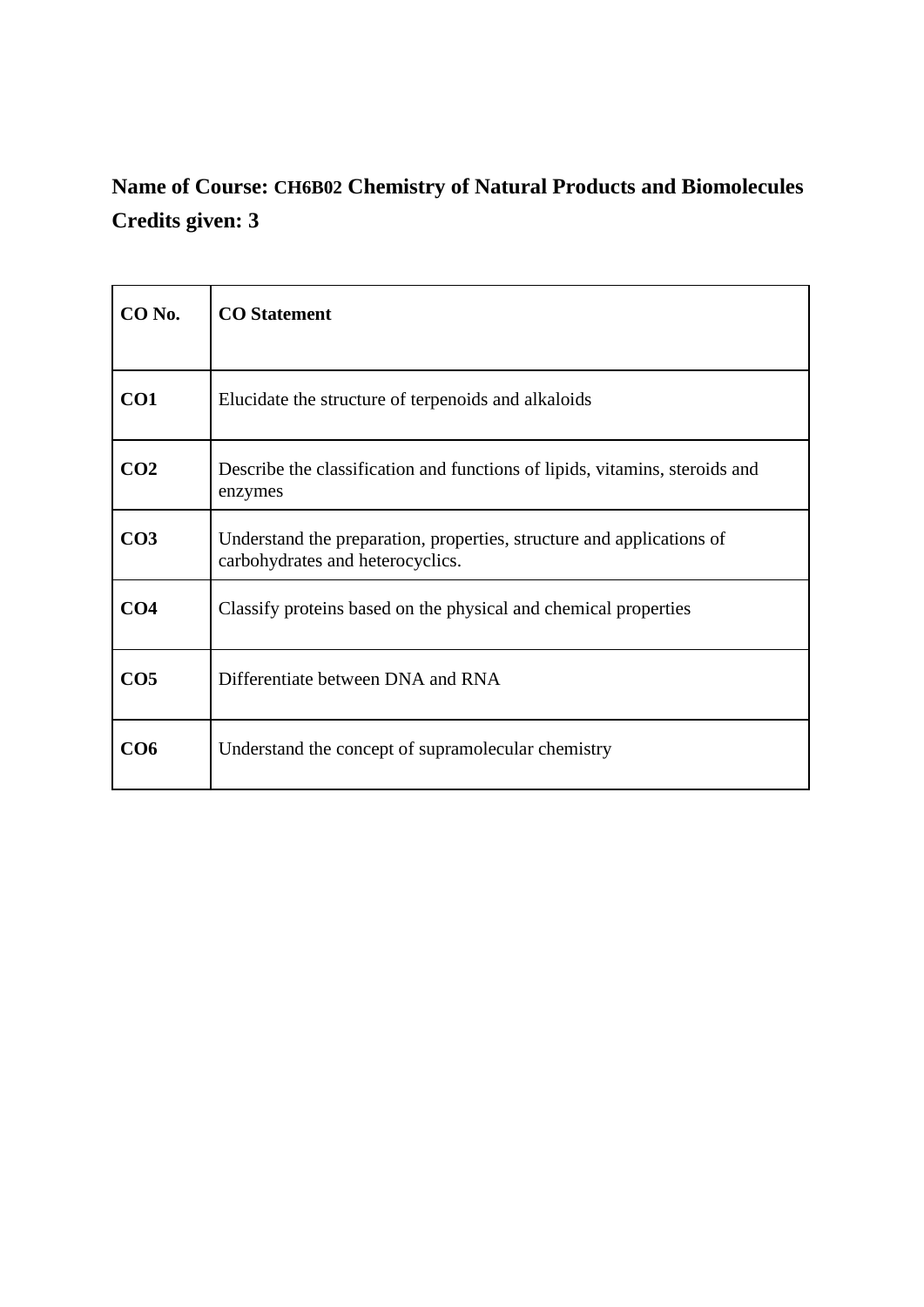## **Name of Course: CH6B03 Equilibrium and Kinetics Credits given: 3**

| CO No.          | <b>CO</b> Statement                                                                                                     |
|-----------------|-------------------------------------------------------------------------------------------------------------------------|
| CO1             | Understand the laws of thermodynamics                                                                                   |
| CO <sub>2</sub> | Derive Gibb's Helmholtz equation, Clausius Clapeyron equation, Gibbs<br>Duhem Equation and van't Hoff reaction isotherm |
| CO <sub>3</sub> | Determine the spontaneity of reaction                                                                                   |
| CO <sub>4</sub> | Calculate the efficiency of heat engines                                                                                |
| CO <sub>5</sub> | Draw the phase diagrams of one and two component systems                                                                |
| CO <sub>6</sub> | Understand the theories of chemical kinetics                                                                            |
| CO7             | Derive the rate equations for zero, first and second order reactions                                                    |
| CO8             | Understand homogenous, heterogenous and enzyme catalysis                                                                |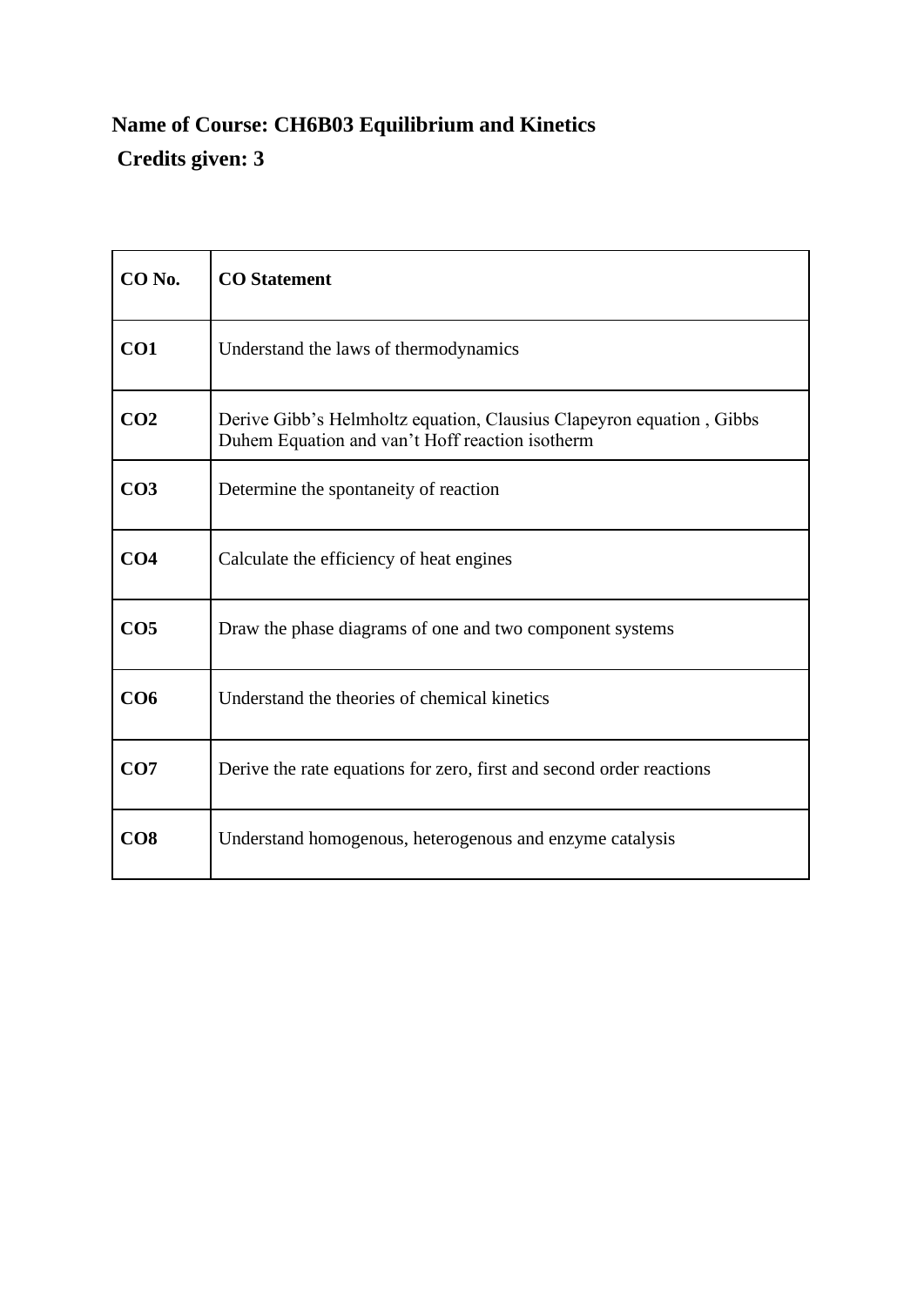### **Name of Course: CH6B04 Solution Chemistry Credits given: 3**

| CO No.          | <b>CO</b> Statement                                                          |
|-----------------|------------------------------------------------------------------------------|
| CO1             | Understand the Raoult's law                                                  |
| CO <sub>2</sub> | Calculate the pH, degree of dissociation and solubility product of solutions |
| CO <sub>3</sub> | Identify the colligative properties                                          |
| CO <sub>4</sub> | Understand the concept of buffer solutions                                   |
| CO <sub>5</sub> | Explain the variation of conductivity with concentration                     |
| CO6             | Determine the transport number                                               |
| CO7             | Differentiate between electrochemical cells and electrolytic cells           |
| CO8             | Understand the concept of corrosion and the ways of preventing it            |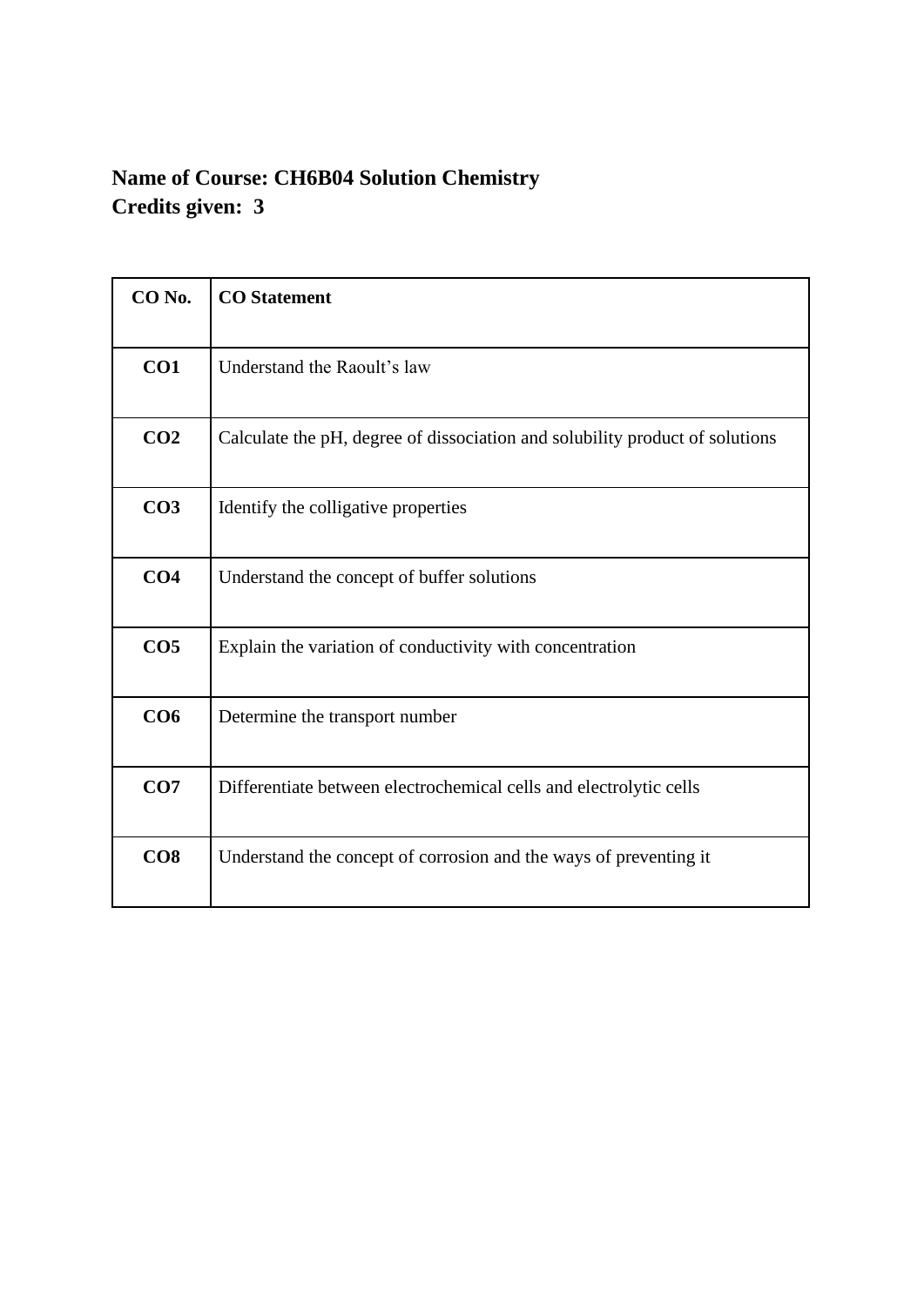## **Name of Course: CH6B06.1 Nanochemistry and Technology Credits given: 3**

| $CO$ No.        | <b>CO</b> Statement                                                                                              |
|-----------------|------------------------------------------------------------------------------------------------------------------|
| CO1             | Understand the history, terminology and scales of nano systems                                                   |
| CO <sub>2</sub> | Understand the synthesis, purification and characterization of fullerenes,<br>carbon nanotubes and quantum tubes |
| CO <sub>3</sub> | Identify the principles and instrumentation of SEM,<br>TEM, AFM, STEM, ETEM and XPES                             |
| CO <sub>4</sub> | Understand the electrical and optical properties of nanomaterials                                                |
| CO <sub>5</sub> | Understand the concept of immunogold labelling                                                                   |
| CO6             | Understand the concept and application of nanosensors                                                            |